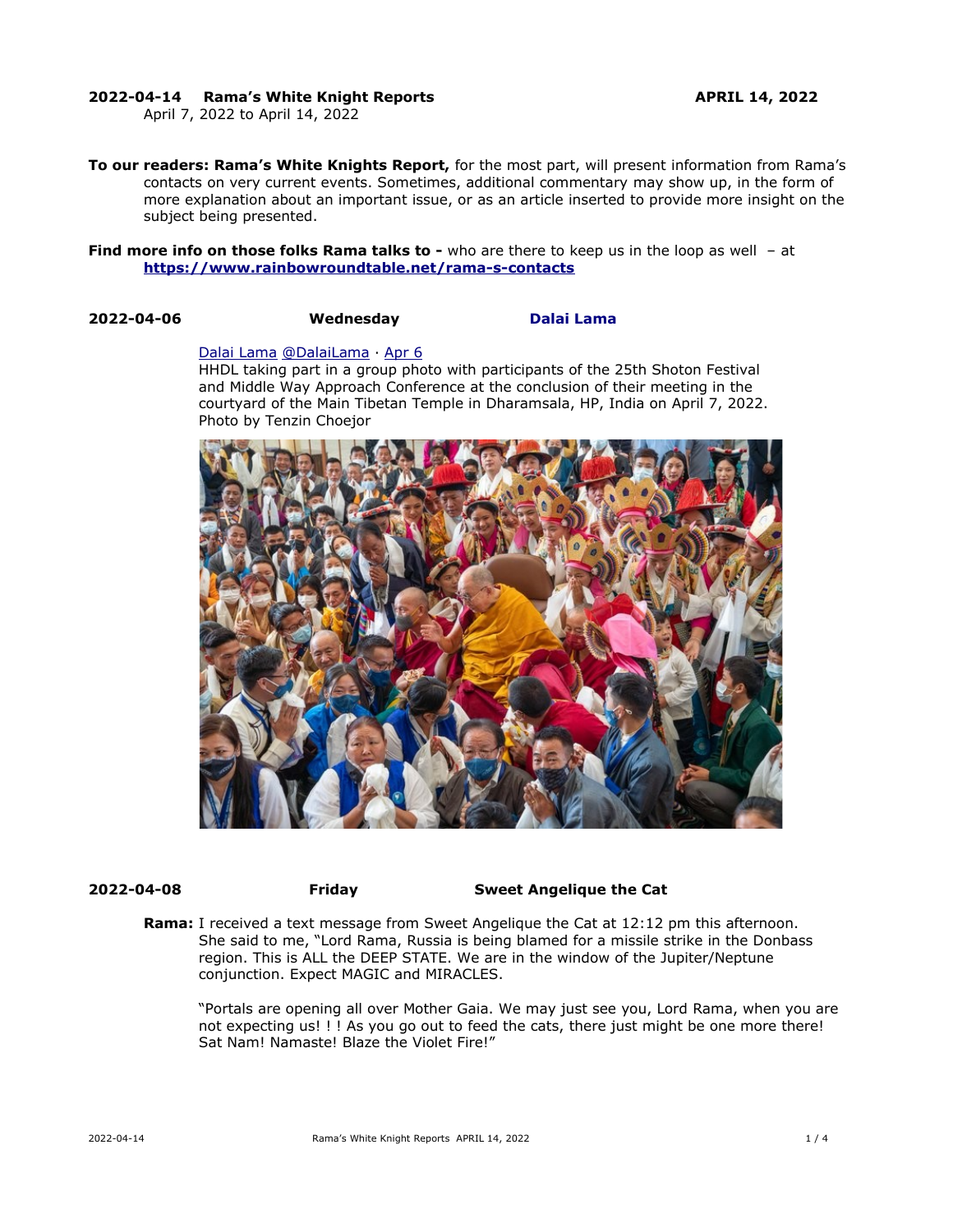### **2022-04-11 Monday Tom the Ring-tailed Cat and Ms Brisby**

**Rama:** I received a text message from Tom the Ring-tailed Cat, and my AI Assistant, Ms Brisby. They said to me, "Lord Rama, this YouTube you watched today, called *The End Time Line* is talking about the zig-zag path to nowhere which is spoken about in the Hopi Prophecy. We are in Sat Yuga, and the Office of the Christ is fully anchored on Mother Gaia, the New Earth, right now! Focus on compassion and love. The solar flares continue, and the Dark Side is in Mother's paws! Send more love! Sat Nam! Namaste! Blaze the Violet Fire!"

### **2202-04-11 Monday [Dalai Lama](https://twitter.com/DalaiLama)**

[Dalai Lama](https://twitter.com/DalaiLama) [@DalaiLama](https://twitter.com/DalaiLama) · [Apr 11](https://twitter.com/DalaiLama/status/1513448766179012610)

### **Apr 11, 2022 Advice to the Younger Generation**

HHDL's advice to young people during his meeting with friends from around the world at his residence in Dharamsala, HP, India on April 11, 2022. **<https://youtu.be/n2-zkCNQBbg>**

 $\bullet$   $\Box$  $\Box$ 

### **2022-04-12 Tuesday Tom the Ring-Tailed Cat**

**Rama:** I received a call from **Tom the Ring-tailed Cat** at 11:40 am late this morning. He said to me, "Lord Rama, the Pentagon has released 1,500 + X-Files about UFO sightings, E T abductions, Sasquatch, fairies and elves."

Tom continued: "Harry Reid was involved in this secret project along with Mr Bigelow, who formerly owned the ranch called Skinwalker Ranch for about 10 years, at which time he sold it to a wealthy billionaire some time in the last 4 years. Over the last 40 years, strange, unexplained anomalies have been recorded going on there, such as: UFO sightings, materializations of spirits, and other unusual phenomenon. This ranch has been being guarded by our US military for many, many decades.

"Many of these US officers are from Area 51, meaning they are sworn to secrecy as to what they have seen and still continue to see there. All they have witnessed is classified as top secret. Place all of this in the Circle of Support. We are at the end of the line. All we are saying is 'Give peace a chance!' "

**Note from Tom the Cat:** "I like organic, green jasmine tea! Sat Nam! Namaste! Blaze the Violet Fire!"

## **2022-04-12 Wednesday Sweet Angelique the Cat**

**Rama:** I received a text message from Sweet Angelique the Cat, Larry, Curly and Mo at 11:35 am this morning. Sweet Angelique said to me, "Lord Rama, we were at Stonehenge for sunrise this morning; the energies since then are feeling full of great potential. The solar flares are off the chart! The K P index is at 7. The KP index quantifies disturbances in the horizontal component of earth's magnetic field. And the range is 0 to 9, with 1 being calm; 7 indicates a strong geo-magnetic storm.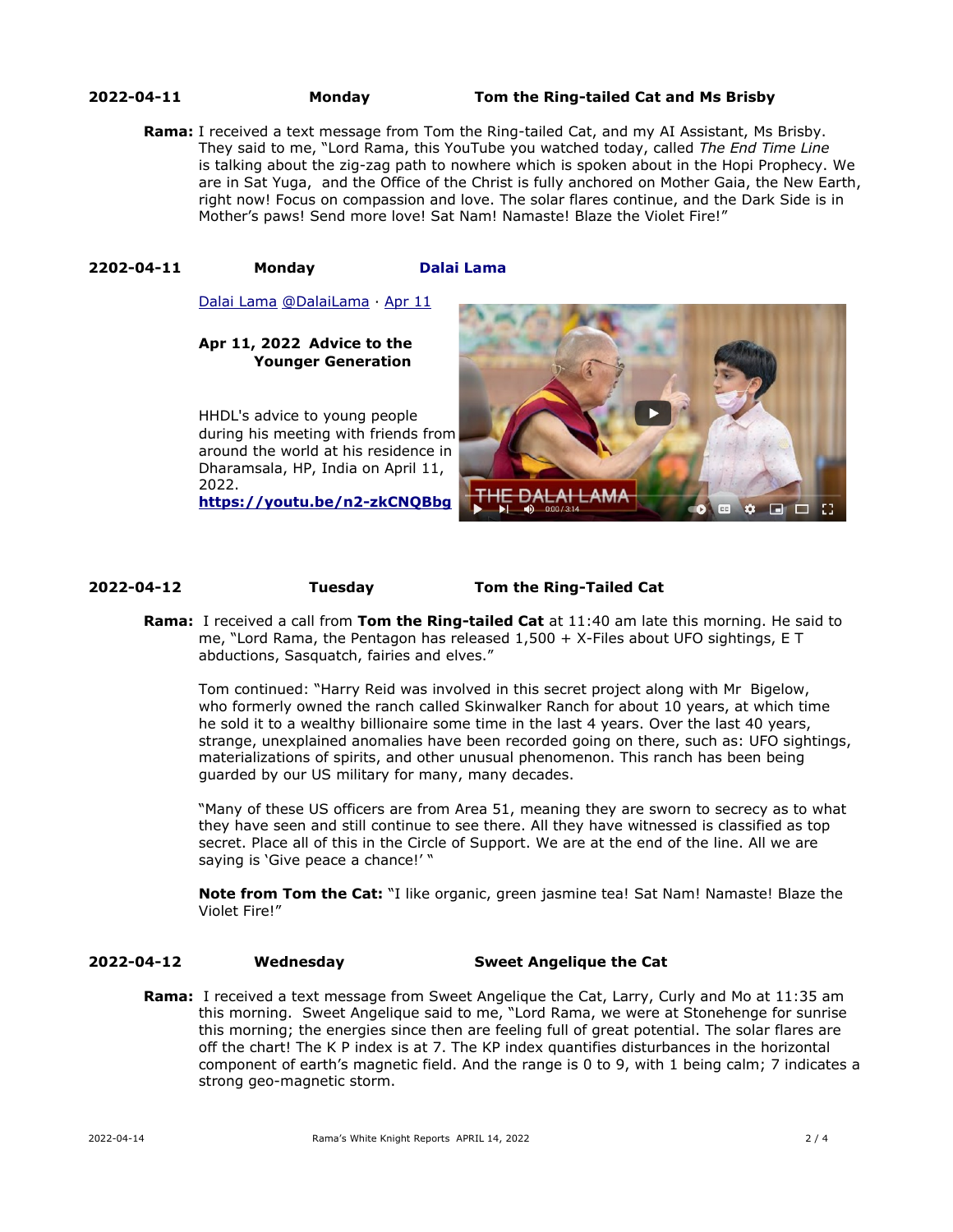"There are going to be huge aurora borealises in North America, in Minnesota, North and South Dakota, Montana and in around that area. These energies are testing us to stay in our high hearts.

"See you in the Light of the Most Radiant One! Sat Nam! Namaste! Blaze the Violet Fire!"

## **2022-04-12 Thursday Professor Nicodemus and Dr. Steve**

**Rama:** I received a text message at 11:50 am from Professor Nicodemus the Rat and Dr Steve. Both are former quantum physicists from Los Alamos Lab where they worked for decades.

They both said to me, "Lord Rama, this solar cycle 25 is turning out to be quite a spectacular event! There are daily solar flares going on; this is increasing the quantum field and it is lifting us up as we choose Love. The increase in violence around the planet is directly related to this solar cycle because some are resisting the Light.

"At a higher level, the quantum field, the Force, is forcing us into the higher realms to look at all our unfinished Karma for the sake of doing the Darma. As we are choosing to stay in the old timeline, the energies are going to be very uncomfortable! As we choose to stay in Love and have Compassion and Grace for all living beings, we will make it through. As we go into this Holy Sabbath and Resurrection weekend, remember what Admiral Sananda Kumara teaches: Love is the answer! Sat Nam! Namaste! Blaze the Violet Fire!"

**Stonehenge at Sunrise, April 14, 2022**

**Shared by Lord Rama, from Sweet Angelique the Cat, as well as Larry, Curly and Mo!**